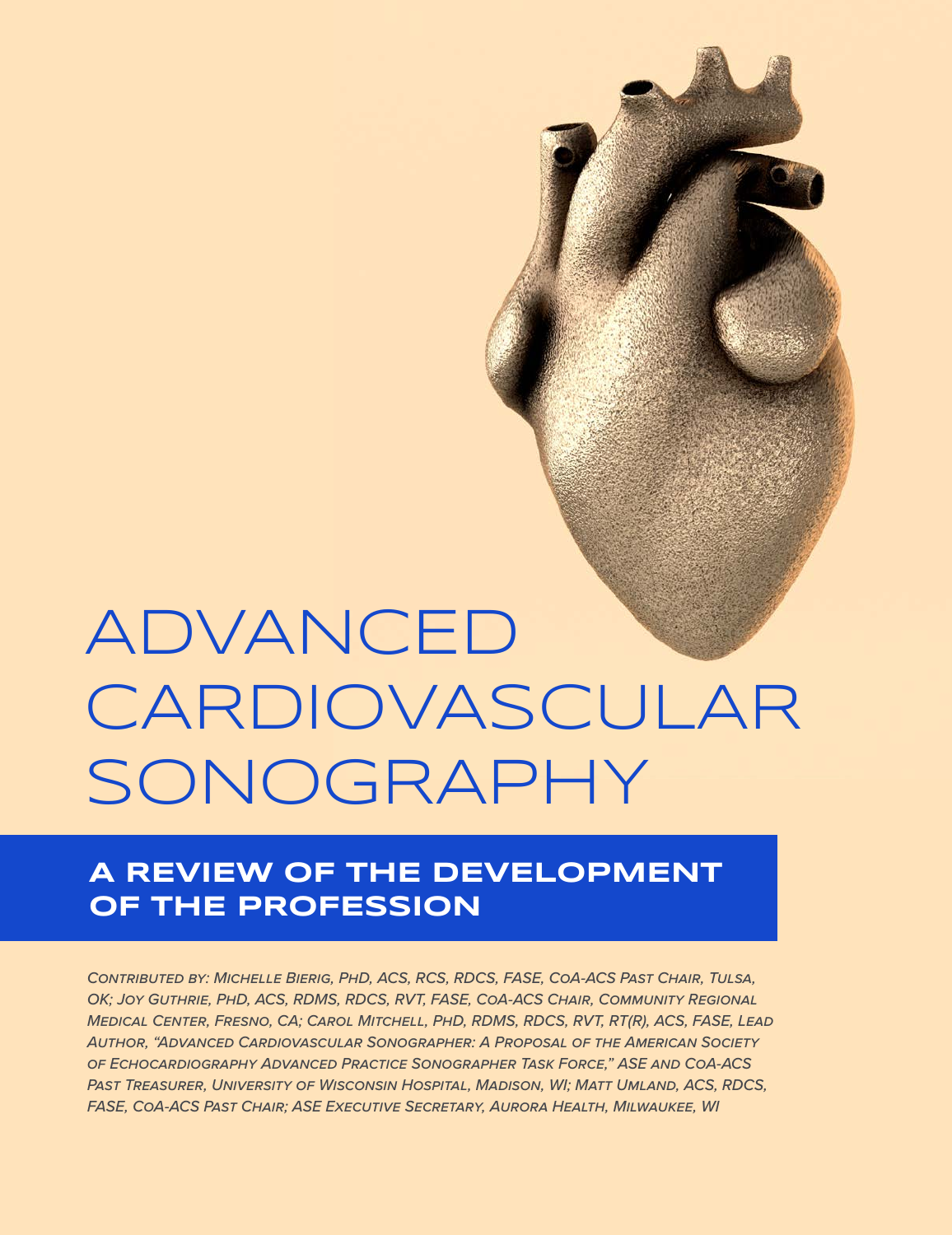# **ASE RESPONDS TO NEED FOR CAREER LADDER FOR CARDIOVASCULAR SONOGRAPHERS BY SPONSORING PROGRAMMATIC CURRICULUM ACCREDITATION**

Data collected by the American Society of Echocardiography (ASE) Advanced Sonography Taskforce in the early 2000's, demonstrated a need for an educational pathway to recognize an advanced cardiovascular sonographer (ACS).

# **2007 NEEDS SURVEY**

#### 657 RESPONDENTS

**94% indicated interest in acquiring information about an ACS Program**

**86% indicated interest in going back to school to become an ACS**

At that time, many institutions recognized sonographers as entry level or senior sonographers. Promotion from entry level to senior sonographer was largely granted based on years of experience, maintaining active credentials, and completing required continuing medical education. Surveys demonstrated that many sonographers (approximately 20%) would leave the field if a career ladder was not implemented or opportunities to gain advanced skills for the profession were not developed.<sup>1</sup> In December 2009, a proposal for the ACS was published.<sup>2</sup> The proposal included a description of the advanced cardiovascular sonographer role, a professional educational pathway (to include required clinical experience and didactic knowledge with a suggested curriculum), and provided a mechanism for recognizing sonographers practicing with advanced clinical skills and knowledge.<sup>2</sup>

After the publication of the article, the next step was to go to the Commission on Accreditation for Allied Health Education Programs (CAAHEP) and request recognition of the ACS as a profession. ASE supported the proposal by financially sponsoring the creation of the Committee on Accreditation for Advanced Cardiovascular Sonography (CoA-ACS). The CoA-ACS was tasked with writing the educational standards and guidelines for the new profession. In 2012, CAAHEP endorsed the *Standards and Guidelines* allowing eligible programs to be recognized as accredited ACS programs by CAAHEP.

ASE became the initial organizational sponsor for CoA-ACS and has continually supported the ACS role and continuing education for sonographers.

# **CoA-ACS ROLE**

The CoA-ACS Board of Directors is comprised of physicians, sonographers, and other stakeholders of the cardiovascular sonography community with varied backgrounds appointed by the sponsoring organizations. The CoA-ACS board performs the day-to-day work of reviewing program self-studies, and coordinates and participates in site visits. Based on information provided in the self-study and the site visit, CoA-ACS makes program accreditation recommendations to the CAAHEP Board of Directors. CAAHEP will then determine the accreditation action and is the accreditor of all CAAHEP-accredited ACS educational programs.

The ACS professional provides a unique and essential service beyond technical performance as they practice at a higher level in the echocardiography laboratory. The ACS integrates knowledge of clinical practice roles with education, research methodology, management, leadership, and consultation. Accredited ACS programs are graduating sonographers who possess advanced knowledge and skills. This is further validated by taking a board examination and earning the Advanced Cardiac Sonographer (ACS) credential. At this time, the registry examination for the ACS is offered by Cardiovascular Credentialing International (CCI).<sup>3</sup>

*"The rigorous ACS program has tremendously impacted my life personally and professionally. First and foremost, the program has improved my critical thinking skills and given me the knowledge to be a better sonographer for my patients. The program has also opened doors for my career that were not possible before; such as becoming the lead of an accredited cardiac lab, mentoring young sonographers, or potentially moving into a managerial role. Finally, along with opening career doors, the program has given me the ability to better provide for my family. My decision to go through the ACS program is one of the best I have made for my career, and something I would recommend to any sonographer looking for advancement in the field."*

**Sarah L. Griffith, BS, RDCS(AE, PE), ACS, CRMC Graduate**

Some ACS programs are designed for students to continue working while enrolled in the ACS program. Currently there are two CAAHEP-accredited ACS programs.<sup>4</sup> ACS programs require didactic course work and completion of clinical education rotations/internships. Both accredited ACS programs have reached, or will reach, the five-year mark for continuing accreditation in 2021 and 2022.